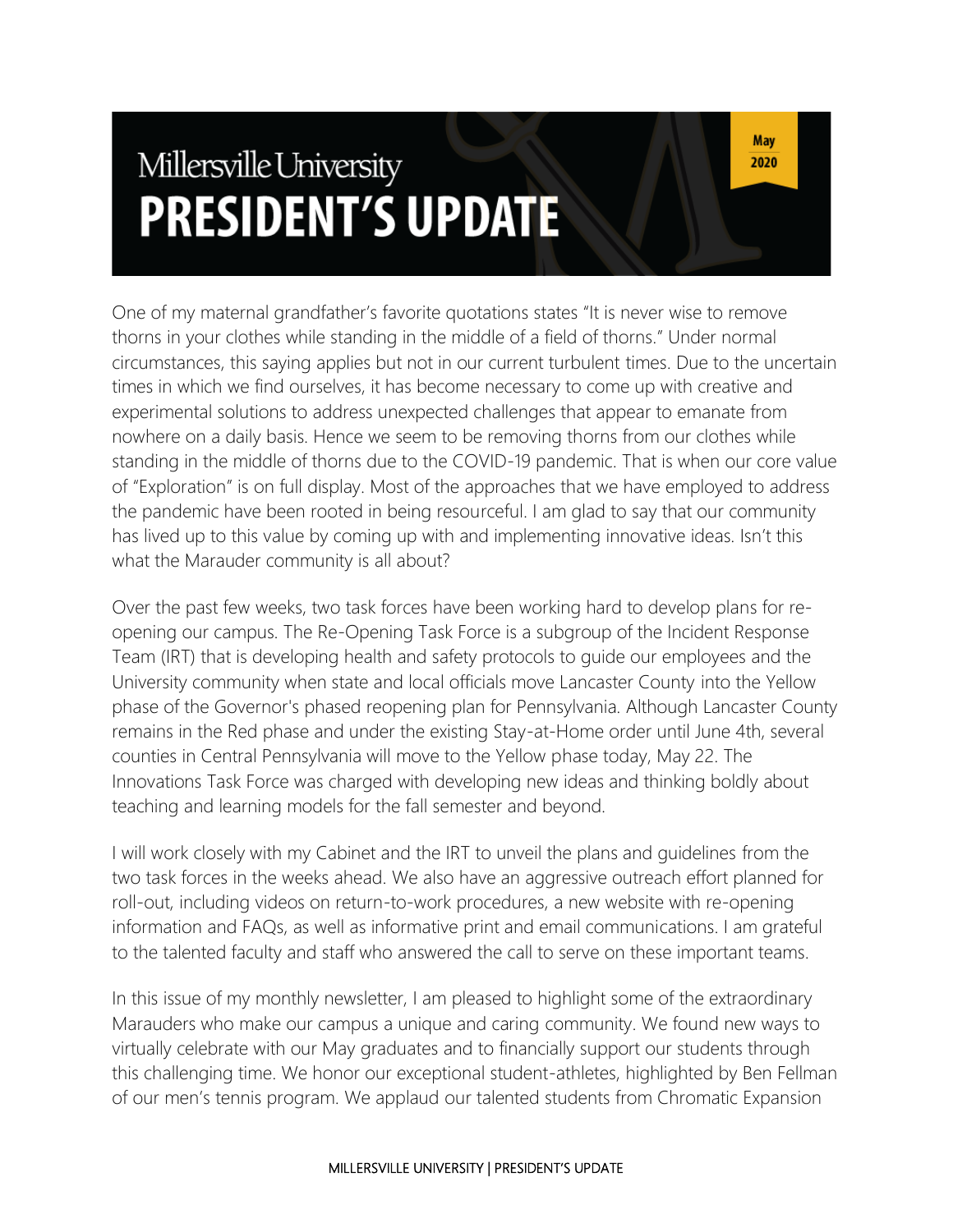for their beautiful music. And we recognize the faculty, staff and students who are partnering with a local school district to support students and families in need. Our campus community never ceases to amaze me and our EPPIIC values continue to shine brightly.

Be kind, be safe and stay healthy.

#### **CONGRATULATIONS 2020 GRADUATES!**

On May 9, nearly 1,200 undergraduate and graduate students became alumni of our University. While our spring 2020 commencement was far from typical, in true Marauder fashion, we found many ways to celebrate this important milestone for our graduates.

Our student [a cappella group dedicated a song](https://www.facebook.com/watch/?v=2626900840915293) to the graduates online, our caring [alumni](https://www.instagram.com/tv/B_716HmAwAp/?utm_source=ig_web_copy_link)  [sent in recorded messages](https://www.instagram.com/tv/B_716HmAwAp/?utm_source=ig_web_copy_link) of well-wishes and encouragement for our newest alums, many students posted photos of their own celebrations online using the hashtag [#villegrad20](https://www.instagram.com/explore/tags/villegrad20/) and much, much more.

[Amber Liggett](https://blogs.millersville.edu/news/2020/05/15/this-2-time-mu-grad-has-an-unusual-side-business/), a Bridgewater, Pennsylvania native, is a member of MU's class of 2020. In fact, she's a two-time graduate of MU. She earned her bachelor's degree in meteorology in 2018 and graduated with a master's degree in emergency management this May. A proud Marauder, she says Millersville really shaped her into the professional she is today.

I am so proud of each and every one of our students who earned their degrees this spring. Allow me to reassure you once more that we will hold an in-person celebration for the class of 2020 in the future. Our graduates and their families will receive at least 45 days notice ahead of the ceremony.

## **CARES ACT, EPPIIC FUND & MILLERSVILLE FOUNDATION SUPPORT STUDENTS**

Nearly every aspect of normal life has been affected by the coronavirus. Our students felt the enormity of the impact, for example many lost their on-campus jobs, they had to move home or with friends, and some did not have the tools or resources needed for remote learning. It quickly became clear that as a university we needed to support our students during this difficult time by providing emergency funds for basic needs.

The EPPIIC Student Compassion Fund was established and has awarded more than \$23,000 to help students with rent, groceries, laptops and other immediate needs. Generous alumni,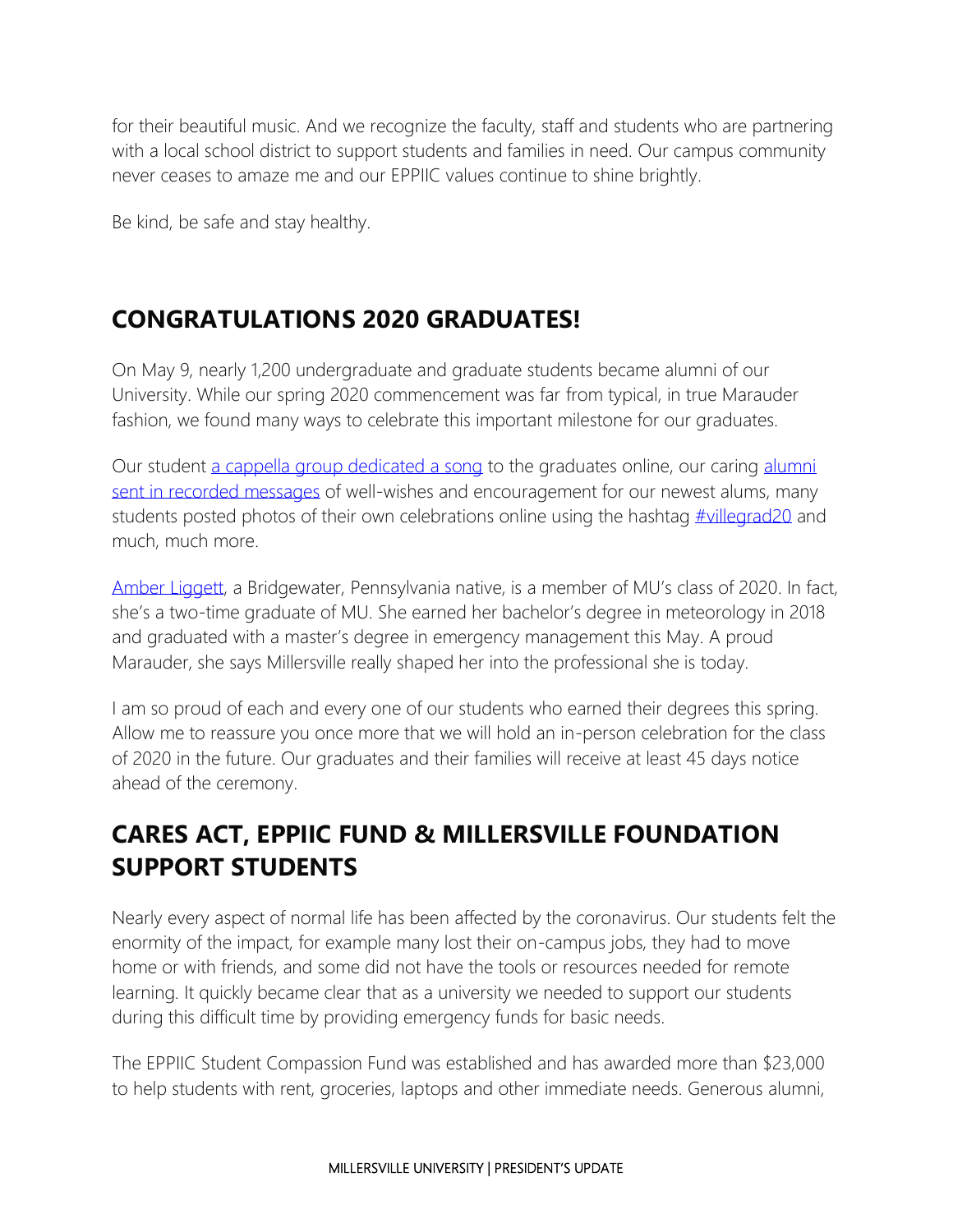staff, faculty, fellow students and community members have contributed almost \$40,000 to date. In addition, the Millersville Foundation voted recently to increase the spending rate by a quarter percent to 4.5% to increase scholarship dollars for next year. With this increase, the foundation will award approximately \$60,000 more in scholarships, funds for academic programs and student/faculty research.

The Office of Financial Aid has also been working hard to award as much federal money through the CARES Act as possible. The CARES Act Higher Education Emergency Relief Fund provided funding to institutions for emergency financial aid grants to students. Dwight Horsey, associate vice president of Student Financial Services, reports that of the total \$2.8 million received, approximately \$1,070,500 has already been allocated to 1,374 student applicants. The funds are being awarded on a first come first served basis and will continue until it is gone.

Students in need should [visit this webpage](https://www.millersville.edu/currentstudents/students-in-need/index.php) for more information, and to apply for both the EPPIIC Student Compassion Fund and CARES funding.

### **STUDENT SURVEY RESULTS**

Spring semester 2020 at the 'Ville was unlike any other due to the pandemic. On March 16, we announced that because of directives from the Centers for Disease Control, the Governor's Office, the Pennsylvania Department of Health and the Office of the Chancellor, all face-to-face classroom instruction would transition to remote instruction for the remainder of the semester.

We recently surveyed over 6,000 students and I'd like to share some of the results with you. More than 80% of respondents agreed or strongly agreed that the University provided effective communications and that they were able to access the technology they needed. More than 65% of the students agreed or strongly agreed that they had access to University resources, that administration and staff showed concern for their needs and that they were satisfied or very satisfied with the University's response.

With those survey results in mind, our goal is to remain responsive to our current and returning students over the summer months, so please keep in touch with us. We are ready and able to answer your questions, listen to your concerns and resolve issues that may arise. To our faculty and staff; thank you for working for the betterment of our students during this challenging time.

# **THE 'VILLE'S PSAC SCHOLAR - TWICE**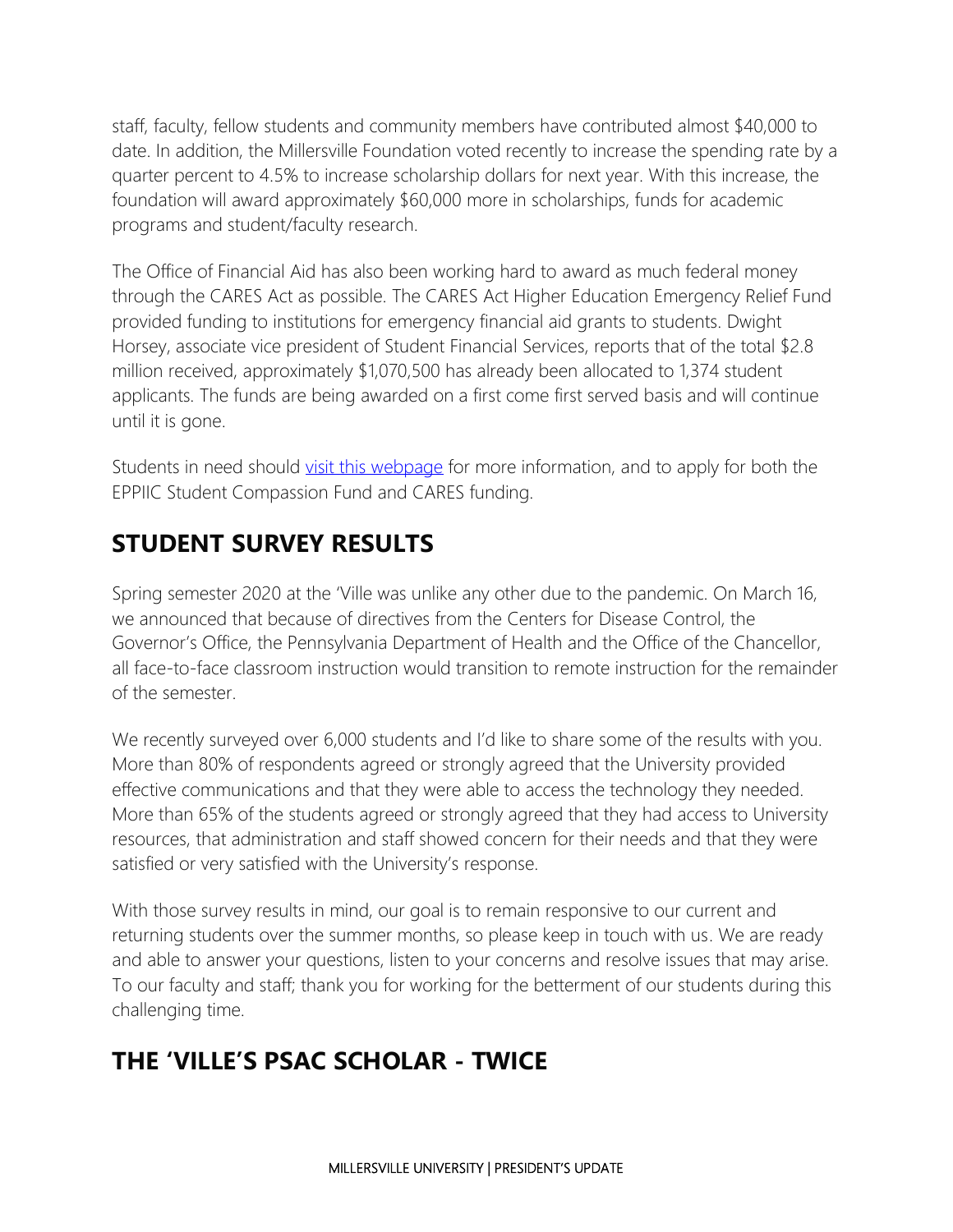Congratulations to junior men's tennis player Ben Fellman, who was the recipient of the Pennsylvania State Athletic Conference (PSAC) Champion Scholar Award for the second year in a row. Every year only 23 athletes, one in each sport, receive this prestigious award. Although the spring season was canceled and no championship was held, PSAC still recognized its top student-athletes in each sport and Ben's 4.0 GPA through 97 credits earned as a meteorology student was tops among all men's tennis players in the conference.

As an epitome of a student-athlete, he is the only Marauder to ever win the award twice. Not only does he achieve at a high level in the classroom, but he also excels on the court. Ben was 7-1 in singles and 5-2 as a member of the team's No. 1 doubles pairing this season. His play has helped the Marauders go from 2-14 just two years ago to a regionally ranked program. Additionally, Ben represents his fellow student-athletes by serving as the treasurer of the Student-Athlete Advisory Committee (SAAC). I am proud of the tennis program's incredible improvement and how Ben represents Millersville University as a student-athlete.

# **MU'S A CAPPELLA GROUP BRINGS JOY AND INSPIRATION**

While the sudden transition to remote learning was challenging for many individuals on campus, it was especially difficult for our student a cappella group, Chromatic Expansion. How do you translate a complex activity like singing without instruments, an exercise that requires in-person and real-time collaboration and feedback, into an online environment?

That's where Noah Manno, a sophomore music education major, stepped in. He said he noticed a lot of people were lamenting the loss of activities and events in which they expected to participate. So, he thought about how he could use music to bring some light to this dark time. He worked quickly with the members of Chromatic Expansion, getting them to submit recordings of themselves singing their individual parts of an a cappella arrangement of Simon & Garfunkel's hit song, "Bridge Over Troubled Water," which he mixed and compiled into a video.

The result was a truly moving rendition of a classic that resonated with many of MU's online followers. To date, that video has reached nearly 90,000 people on Facebook alone. Noah says they wanted to remind people they are not alone, that there are people who care about them even though we may not be physically together.

I would like to express my appreciation to Noah, the student members of Chromatic Expansion and all of the faculty members of the Tell School of Music for their continued support of this group and others. Your work has brought joy to our Millersville family and others across the globe.